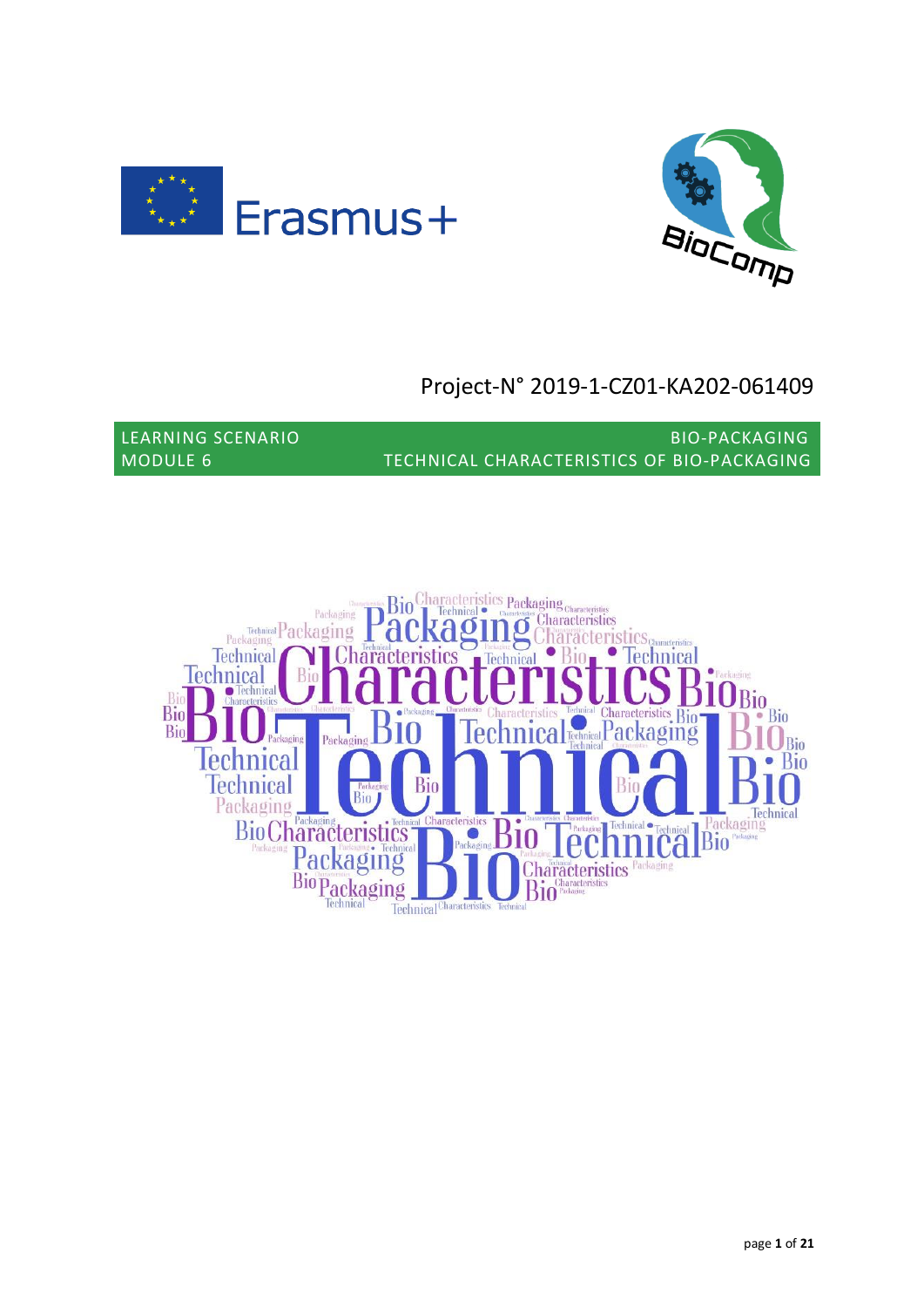## **COLOPHON**

#### **Authors**

This module is part of the Learning Scenario *Bio-packaging*. It is developed by partners in the European Erasmus + project "BioComp".

The authors are Elizabeth Ninou, Evgeniya Bardarova, Cleo Sgouropoulou, Ioannis Voyatzis and Olga Kutnohorska.

This document has been prepared for the European Commission however it reflects the views only of the authors, and the Commission cannot be held responsible for any use which may be made of the information contained therein.

#### **Copyrights**

This Learning Scenario is a non-commercial production. It can be used for educational purposes.

#### **Acknowledgments**

We would like to thank Ms. Anna Papakonstantinou, a VET Curricula development expert, for her critical reading and revision of this document and Mr. Michael Diaz for the final proofreading of the document.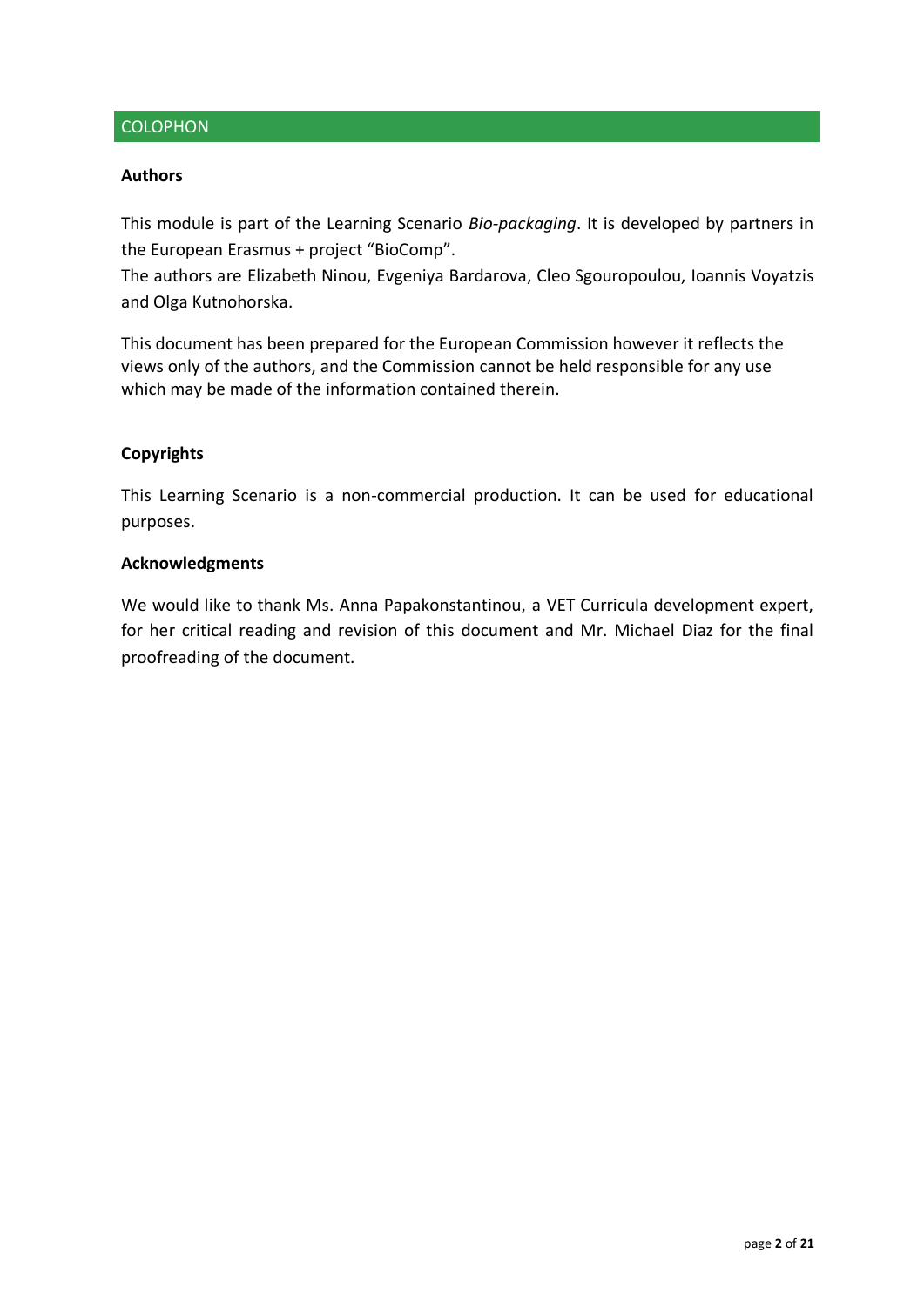#### **PREFACE**

The Learning scenario *Bio-packaging* has been developed as part of the Erasmus + project BioComp. In that project, the most relevant competences for professions in the sector "Biopackaging" are analysed, described, and ranked. Based on these competences, this Learning Scenario has been developed for EQF-level 3-4. The focus is on technical competences. Please see<https://navigator.biocompetences.eu/> for further information.

The *Bio-packaging* learning scenario addresses the topic of food for packaging (in a biobased economy (BBE) context) as presented and analysed in IO1 and the final competence ranking list which gives the following results:

#### *Cultivation of Tomatoes (in a BBE context)*

| <b>Nr</b>      | <b>Competences</b>                                                                                              | <b>Ranking points</b>                    |
|----------------|-----------------------------------------------------------------------------------------------------------------|------------------------------------------|
| T1             | Working in a greenhouse $-$ identifying the instructions of climate<br>control (light, heat, humidity)          | Biomass production in BBE<br>context (2) |
| T <sub>2</sub> | Cultivation of tomatoes - Identifying and monitoring the growing<br>process and maintaining quality control     | Biomass production in BBE<br>context (2) |
| T <sub>3</sub> | Working in a greenhouse - identification and preparation of the soil<br>and nutrition/water system and planting | Biomass production in BBE<br>context (2) |
| T4             | Working in a greenhouse - identification and management of<br>biological pest control                           | Biomass production in BBE<br>context (2) |
| T5             | Harvesting tomatoes - Identification and management of harvesting<br>of tomatoes and post harvesting activities | Biomass production in BBE<br>context (2) |
| T6             | Harvesting tomatoes - Identification of the plant and<br>implementation of harvesting of the tomato plant       | Biomass production in BBE<br>context (2) |

#### *Cereal production (in a BBE context)*

This is finalized as "cereal production" which is more general

| Nr             | <b>Competences</b>                                                 | <b>Ranking points</b>     |
|----------------|--------------------------------------------------------------------|---------------------------|
| C1             | Harvesting rice/cereals - identification and management of harvest | Biomass production in BBE |
|                | methods; estimation of by-products and biomass potential           | context (2)               |
| C <sub>2</sub> | Energy uses - Identification of by-products for non-energy and     | Biomass production in BBE |
|                | energy uses                                                        | context (2)               |
| C <sub>3</sub> | Biomass evaluation – Identification of biomass as a by-product of  | Biomass production in BBE |
|                | the food production process that can be re-used                    | context (2)               |
| C <sub>4</sub> | Biomass production and management - identification of plan,        | Biomass production in BBE |
|                | organizization and performance of farming operation to grow        | context (2)               |

#### *Packaging process*

| Nr             | Competences                                                                                                                                                      | <b>Ranking points</b>                                      |
|----------------|------------------------------------------------------------------------------------------------------------------------------------------------------------------|------------------------------------------------------------|
| <b>P1</b>      | Control of process - Identification and monitoring of manufacturing<br>quality standards                                                                         | Control of process (4)                                     |
| P <sub>2</sub> | Ecological benefits - Identifying the benefits of bio packaging                                                                                                  | Ecological benefits of bio-<br>packaging (1)               |
| P <sub>3</sub> | Production of bio-packaging material - identifying technological<br>and chemistry responses: to know the process of fermentation and<br>processing methods/types | Production of bio-based (or<br>bio-packaging) material (3) |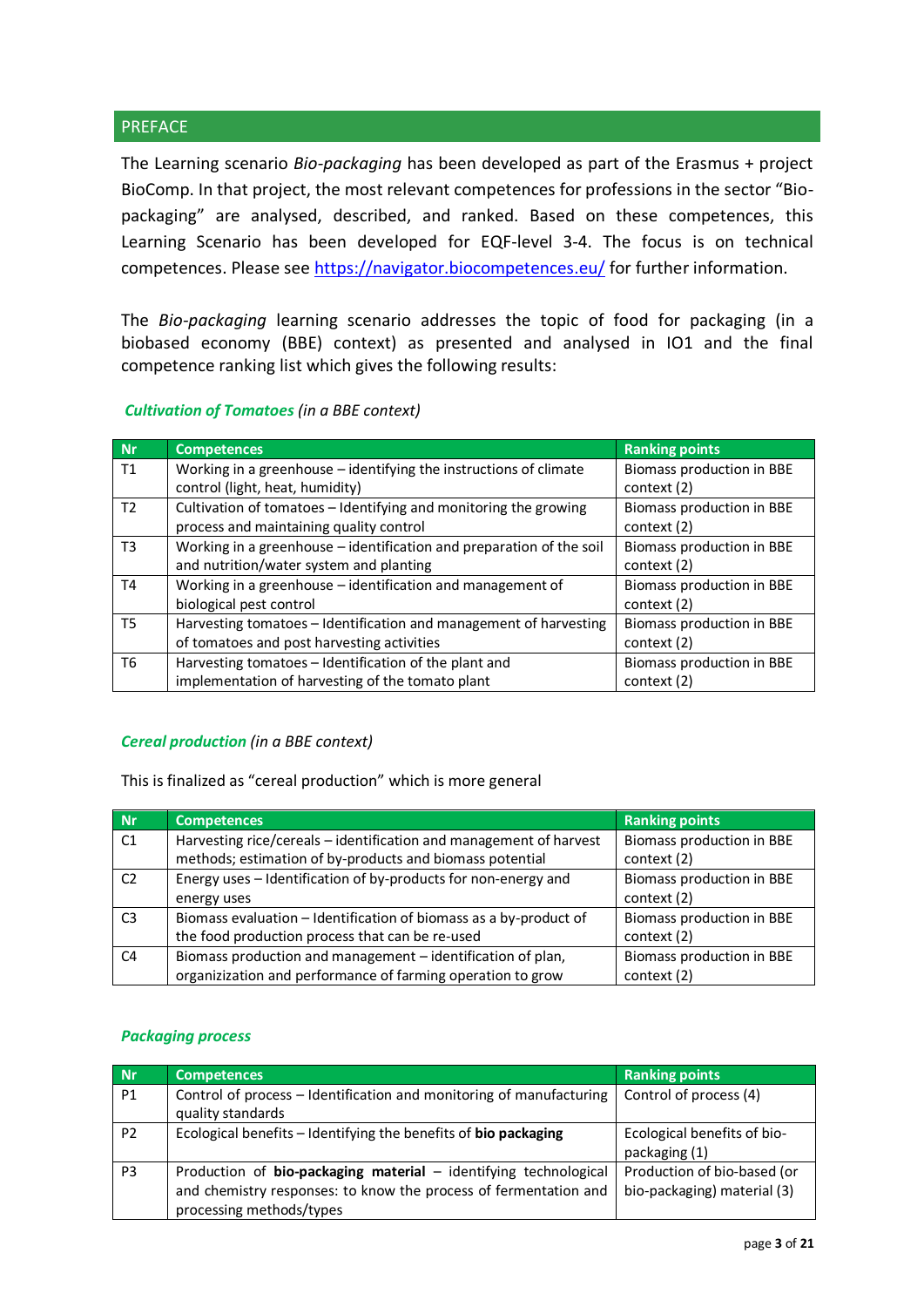| P <sub>4</sub>  | – Identifying<br>Biobased material<br>mechanical<br>physical<br>and | Production of bio-based (or |  |
|-----------------|---------------------------------------------------------------------|-----------------------------|--|
|                 | features/characteristic of biobased material                        | bio-packaging) material (3) |  |
| P5              | Production of bio-packaging material - identifying new packaging    | Production of bio-based (or |  |
|                 | concepts                                                            | bio-packaging) material (3) |  |
| <b>P6</b>       | Quality control - identifying the testing procedures                | Control of process (4)      |  |
| P7              | Control of process - Identifying the Standard Operating Procedures  | 8,04                        |  |
|                 | (SOP)                                                               |                             |  |
| P8              | Quality control - Identifying the test procedures and the ICT       | 7,99                        |  |
|                 | systems                                                             |                             |  |
| P <sub>9</sub>  | Production of bio-packing material – Identifying the technical      | Control of process (4)      |  |
|                 | features, benefits, and limits of bio packaging                     |                             |  |
| P <sub>10</sub> | Logistics - Identification of potential manufacturing deadline      | 7,81                        |  |
|                 | pressure                                                            |                             |  |

The Bio-packaging learning scenario includes the production and supply of the initial biomass (cases: tomato and cereals), the production of the material suitable for packaging, and the technical characteristics of the bio-packaging products. The 20 identified competences derived from IO1 were evaluated according to the average values and its coefficient of variation and were grouped according to similar content wherever possible.

This Learning Scenario is based on these competences and has been developed for EQFlevel 3-4. It has the following 6 modules:

- **1.** Circular economy
- **2.** Introduction
- **3.** Ecological benefits of bio-packaging
- **4.** Biomass production in BBE context
- **5.** Production of bio-based material
- **6. Technical characteristics of bio-packaging**

Module 6 provides an introduction to the technical characteristics of bio-packaging material which makes them suitable for food packaging. The aim of this module is to provide a basic overview of bio-packaging which is suitable for food packaging.

Apart from these 6 text documents, the scenario also has a trailer and a WIKI with background information. To support the teacher, didactic guidance is available. It can be used for all scenarios and also includes suggestions for learning activities to develop personal and transversal competences. For this guidance, see the *Pedagogical Guidelines* in the Navigator.

This project is focused on food. The central objective of this work is food packaging.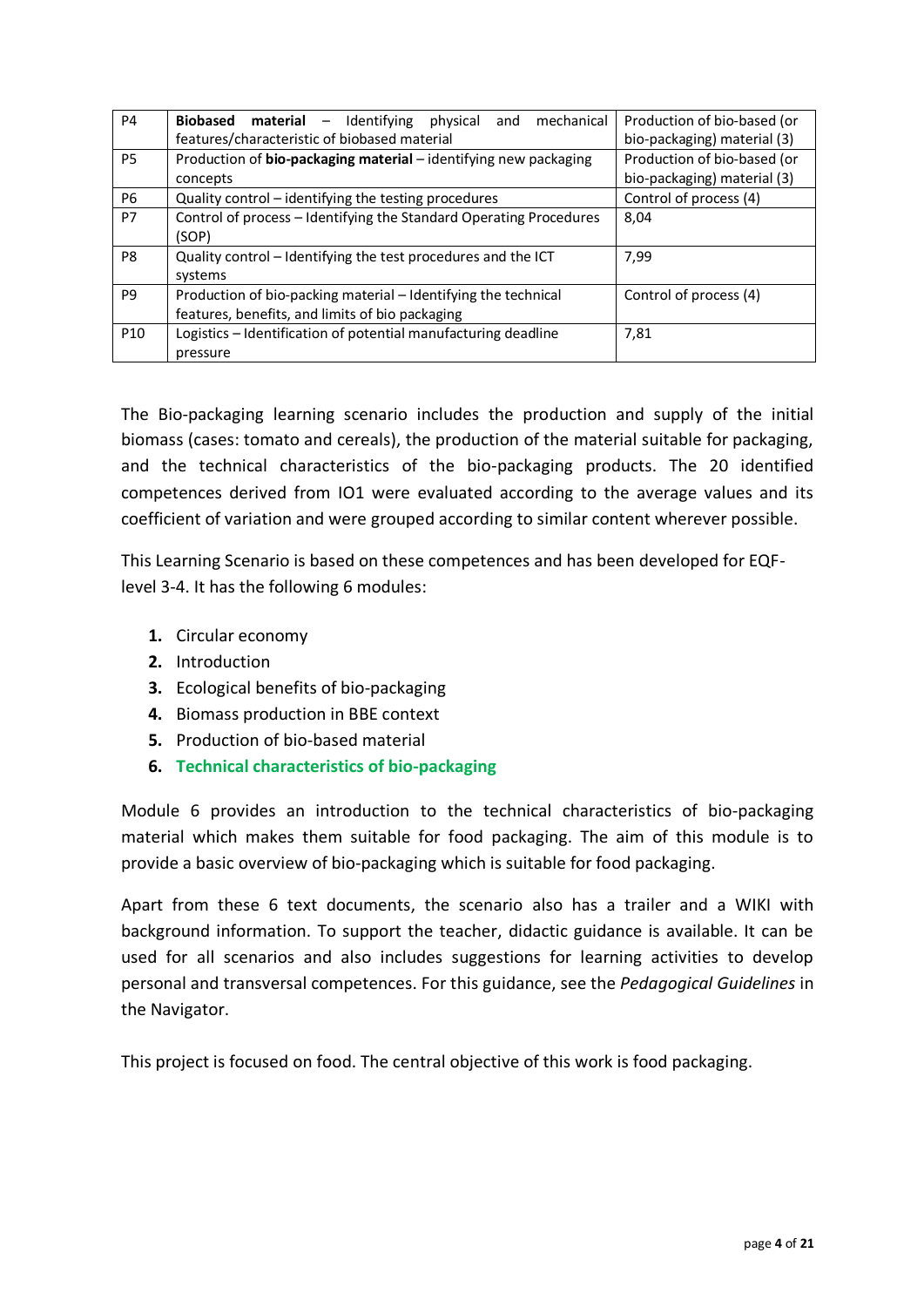## CONTENT

Module 6 contains the following topics:

- 1. General Regulations in Europe for Food Packaging materials
- 2. Identify Product Quality Standards and Uses
- 3. Identifying the Testing Procedure (an example)
- 4. Labelling
- 5. Quiz
- 6. Sources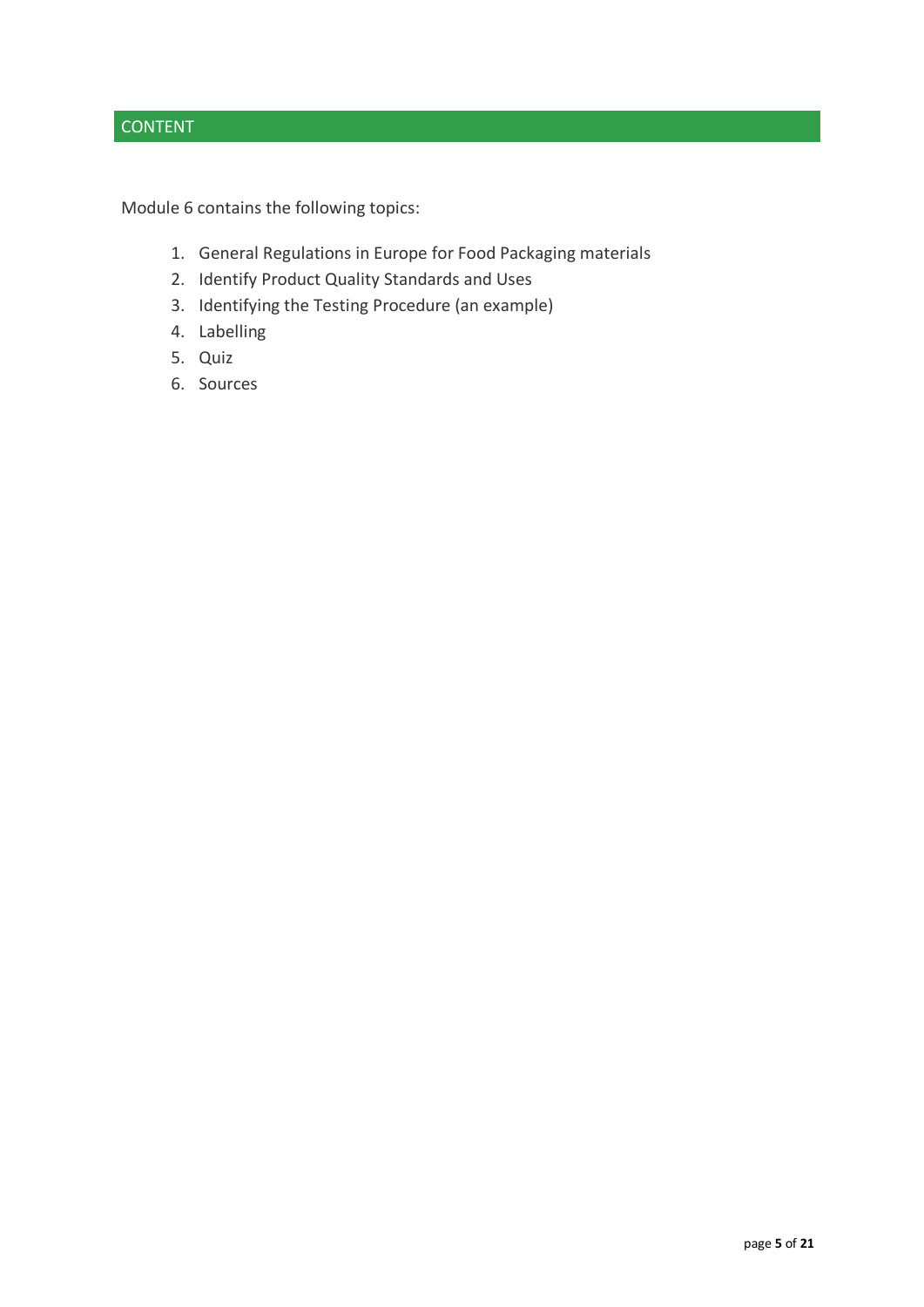## 1. GENERAL REGULATIONS IN EUROPE FOR FOOD PACKAGING MATERIALS

This section provides the general outlines for the basic characteristics which food packaging materials should meet according to European rules. It also refers to the specific labelling and technical rules that are currently used for the description of biobased materials suitable for food packaging.

Food packaging materials are those which are suitable for food applications and include materials like plastic, glass, metal, and paper. There is a wide area of scientific research and application studies within the food industry that deals with the different chemical structures and the diverse corresponding properties of these materials that are beyond the scope of this learning scenario. Instead, the basic outlines and related information concerning important technical characteristics of bio-packaging materials are provided here.

Bio-packaging materials should meet some key characteristics that make them suitable as food packaging materials. These identities are connected with the general function of food packaging materials as materials and articles intended for food contact (food contact materials, FCM), which have been studied in great detail for conventional food packaging. All FCM applied in **Europe must be in alignment with European regulations** describing the **features of packaging materials** (EC, No 1935/2004). In addition, **for plastic materials,** there are specific rules set in Regulation (EC) No 10/2011 (with amendments).

**Biobased plastic materials** must meet the above regulations and amendments as well as Regulation EC no 2019/1338 on plastic materials and articles intended to come into contact with food (Nilsen-Nygaard *et al,* 2020; Briassoulis and Giannoulis, 2018).

In summary, the general legislation of **all food contact materials** is ensured by the regulation provided in Table 1.

**Table 1.** Basic legislations that regulate the characteristics of materials which are brought into contact with food

| <b>Regulation (EC) No</b><br>1935/2004 | This regulation is applied to materials and articles that: a) are<br>intended to be brought into contact with food; b) are already in<br>contact with food and were intended for that purpose; or c) can<br>reasonably be expected to be brought into contact with food or to<br>transfer their ingredients to food aims at securing a high level of<br>protection of human health. |
|----------------------------------------|-------------------------------------------------------------------------------------------------------------------------------------------------------------------------------------------------------------------------------------------------------------------------------------------------------------------------------------------------------------------------------------|
| <b>Regulation (EC) No</b><br>10/2011   | This regulation sets out safety requirements for plastic materials and<br>articles intended to come into contact with food. This regulation is a<br>specific measure for plastic food contact materials as mentioned in<br>the European Framework Regulation (EU) 1935/2004.                                                                                                        |
| <b>Regulation (EC) No</b><br>2019/1338 | Regulation (EU) 10/2011 sets out safety requirements for plastic<br>materials and articles intended to come into contact with food. This<br>regulation is a specific measure for plastic food contact materials as<br>mentioned in the European Framework Regulation (EU) 1935/2004.                                                                                                |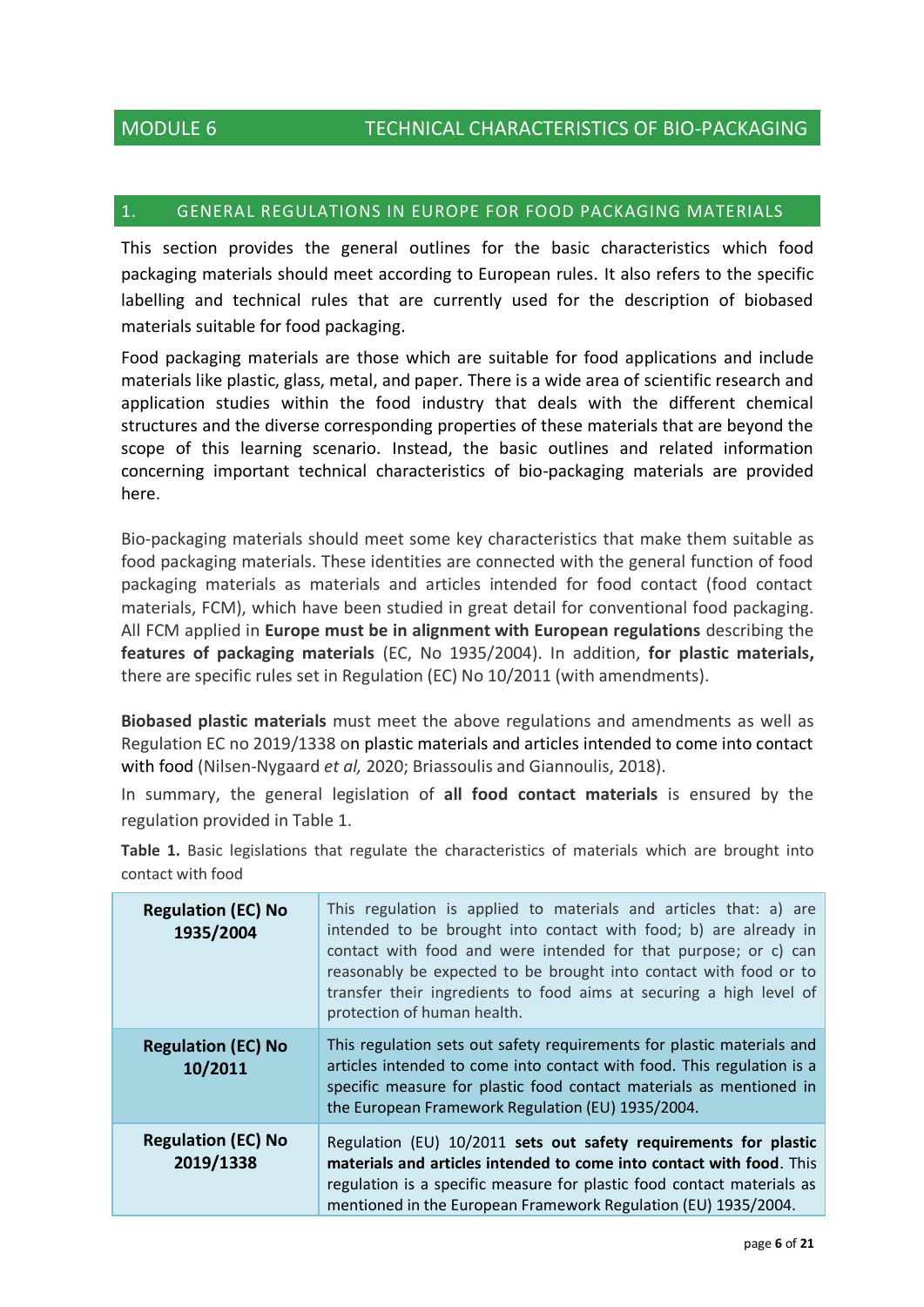A recent development regarding the use of biobased materials that are biodegradable, as mentioned above (Table 1), is that the EU recognized the need to set rules for a **biodegradable substance** called poly((R)-3-hydroxybutyrate-co-(R)-3-hydroxyhexanoate) (FCM substance No 1059, CAS number 147398-31-0). The European Food Safety Authority (EFSA) has adopted this new favourable scientific opinion which defines this substance as a biodegradable copolymer that is produced by fermentation of palm oil using a genetically modified microorganism.

(Source[:https://eur-lex.europa.eu/legal-content/EN/TXT/PDF/?uri=CELEX:32019R1338&from=EN\)](https://eur-lex.europa.eu/legal-content/EN/TXT/PDF/?uri=CELEX:32019R1338&from=EN)

Apart from food safety, the main functions that traditional food packaging must comply with are (Salgado et al 2021):

#### **-To contain foods**

To hold the contents and keep them clean and secure without leakage or breakage until their use by the consumer.

## -**To protect food against a wide variety of hazards**

During the distribution and storage of the food products, several hazards may occur like dirt, micro-organisms, or other contaminants which may damage the food product and put into risk the health of the consumer. Other problems may be caused by insects, birds and rodents, or abiotic factors such as heat, oxidation, moisture pick up or loss. Food packaging needs to protect the food product from all of the above dangers.

#### -**To provide convenient handling during the food production process**

The food production chain includes the production, storage, and distribution system up to consumption. This includes easy opening, dispensing and re-sealing, easy disposal, recycling, or re-use as well as facilitating the transport and distribution of the product

#### **-To provide information to the consumer about the product**

It provides information about the identity of the food, its ingredients, details about their production process, and instructions for the proper storage and use of the product.

#### -**To provide marketing elements**

It provides elements and information which present and identify the product to the consumer in order to facilitate its purchase.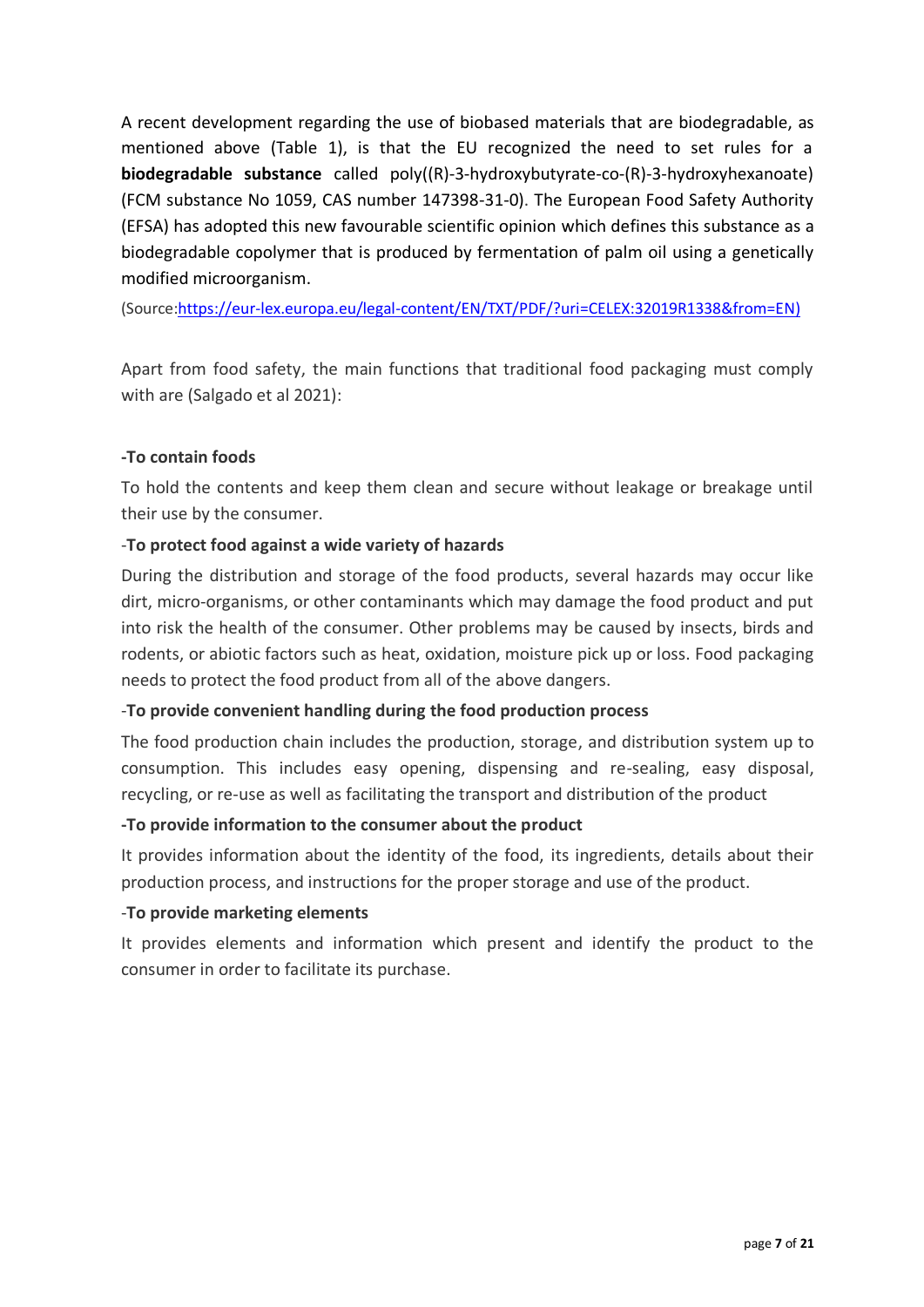

#### **Figure 1.** Main functions of traditional food packaging

Source: adapted from Salgado et al, 2021,<https://doi.org/10.3389/fsufs.2021.630393>

In addition to the above-mentioned regulations and legislation, some additional criteria which need to be made concerning product description and measurement of biodegradability or renewability of a given material, have been agreed to in principle. This standardization aims to define generally accepted criteria within the industry for the description of the different biobased product materials.

## 2. IDENTIFY PRODUCT QUALITY STANDARDS AND USES

There is a great variety of packaging materials that come in contact with food and it is important to know some basic technical characteristics that describe their properties and quality parameters. Τhe different types of material (paper, plastic, packaging films) show diverse technical characteristics and different flexibility. These characteristics are also connected with the final use of the product, e.g., if the water permeability of a material is low, it can be used for liquid containers. All of the above issues have been studied analytically and in great detail within the specific scientific disciplines of the Food Science and engineering sector. The scope of this section is to present students with only some important key representative mechanical and physical functionalities.

#### **1. Thickness**

**Thickness (T)** is defined as the width of an object, mainly when it is significantly smaller than the other dimensions. Measuring thickness needs a tool with great precision such as callipers. In the case of very thin packaging materials like polythene, the use of a micrometre is ideal. This measurement is necessary to define the dimension of the product. It should also be mentioned that in the case of flexible materials (e.g., plastic films) dimension testing also involves testing the weight of the film (the grammage of the film) used to manufacture the packaging. This is measured as grams per square meter - a higher measurement implies a denser and heavier film (Fig. 2).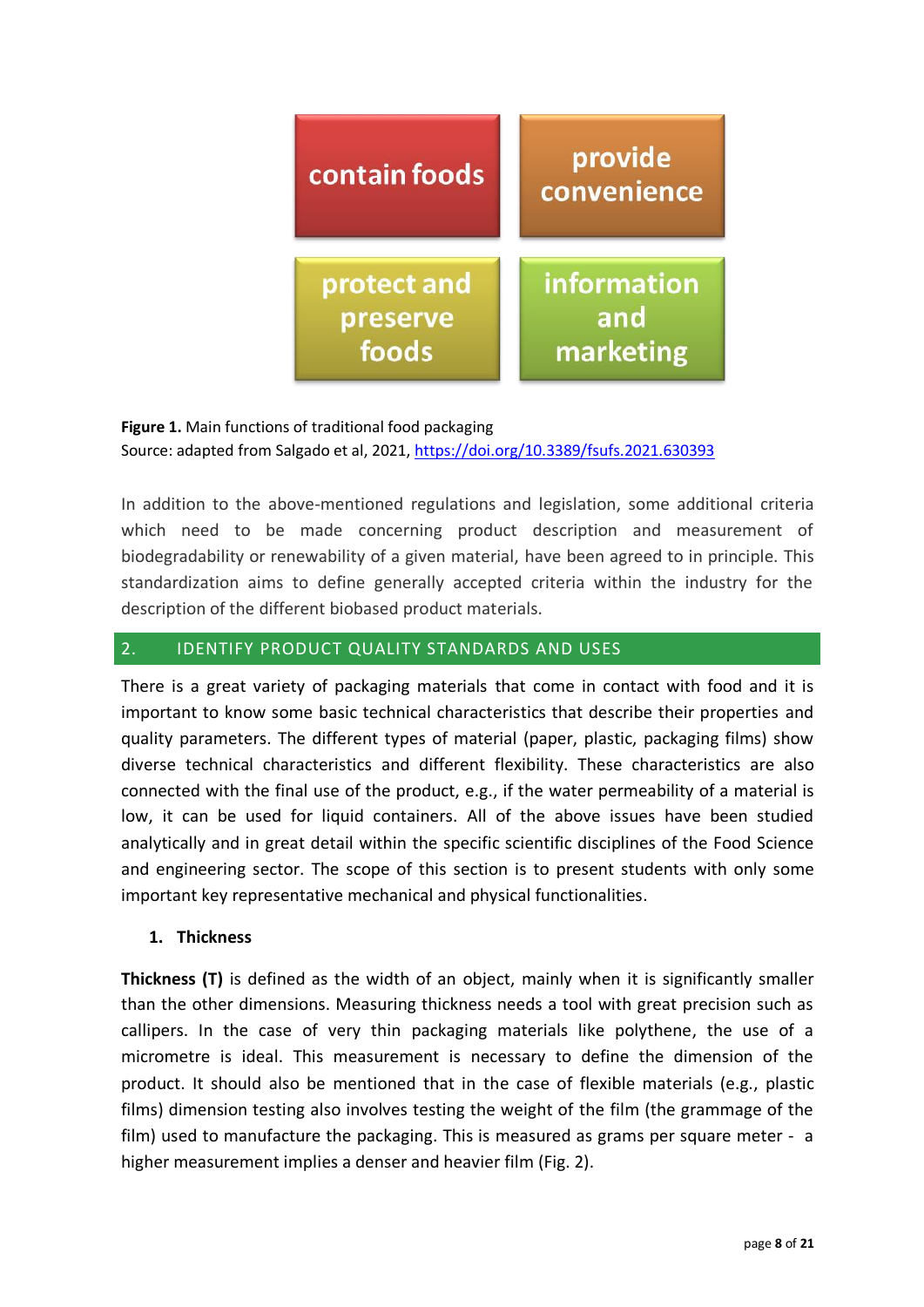

**Figure 2. An e**xample of equipment suitable to measure the thickness of the material Source:<https://chem.libretexts.org/Courses/>

#### **Mechanical properties**

**1. Tensile strength** is defined as the force required to break flexible packaging and how much it can be elongated before it breaks.

[Tensile strength test](https://www.campdenbri.co.uk/services/tensile-strength-test.php) is a mechanical test performed on packaging materials to determine the maximum load force that can be applied to a material before it ruptures or tears. In essence, it is a "pulling" test used to measure the strength of paper, cardboard, and plastics (Fig. 3).



**Figure 3.** Schematic representation of tensile strength

## **2. Tear resistance (or tear strength)**

This parameter is defined as how well a material can withstand the effects of [tearing.](https://en.wikipedia.org/wiki/Tearing) It is a useful engineering measurement for a wide variety of materials by many different test methods.

Tearing is the act of breaking apart a material by force, without using a [cutting tool.](https://en.wikipedia.org/wiki/Cutting_tool) A tear resistance test in a piece of [paper](https://en.wikipedia.org/wiki/Paper) and film materials or other similar objects may be the result of the force perpendicular to the plane of the sheet required to tear single or multiple plies through a specified distance after tear initiation (Fig. 4).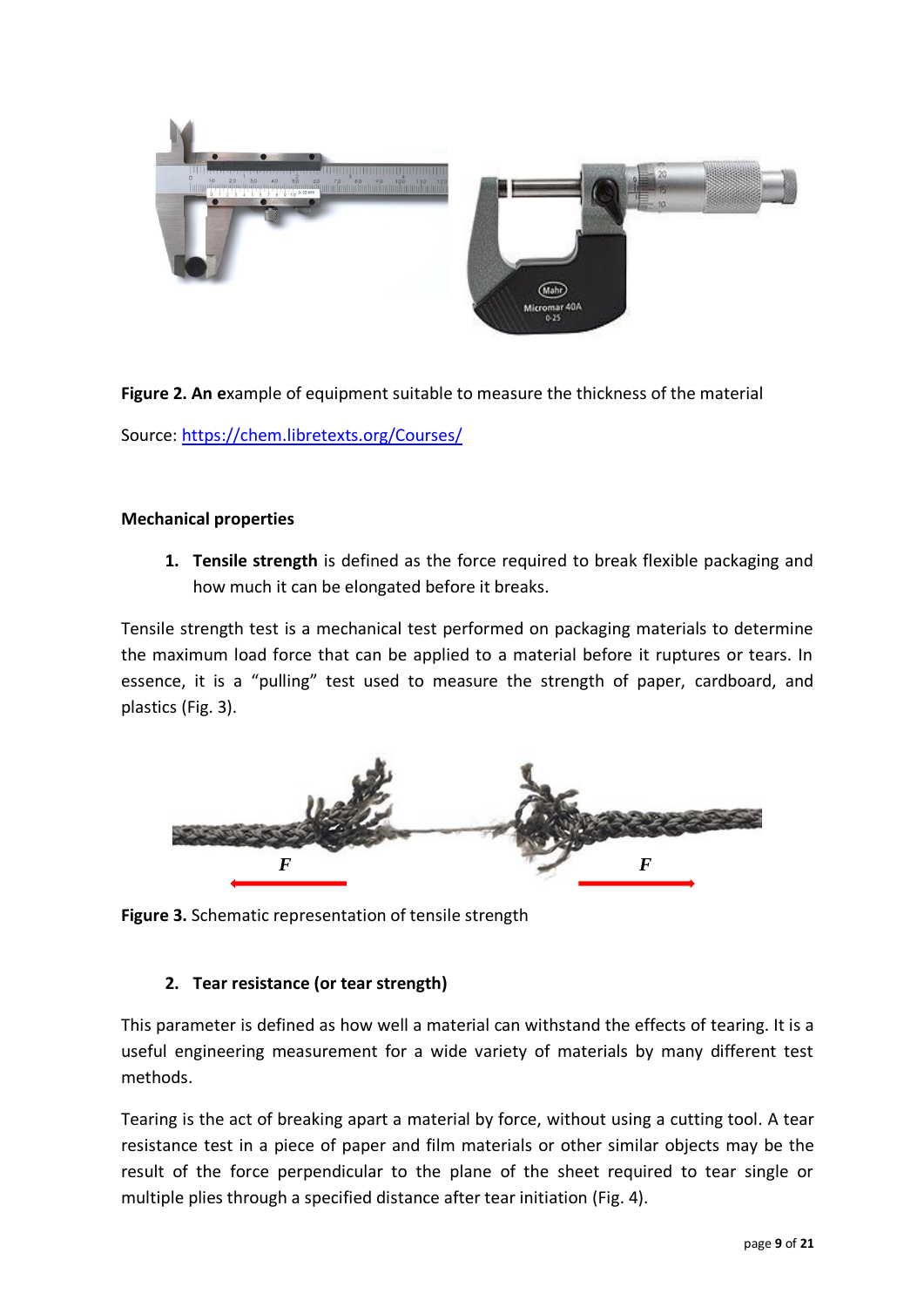

**Figure 4.** Schematic representation of the forces involved during tear resistance force.

Sources: [https://en.wikipedia.org/wiki/Tear\\_resistance](https://en.wikipedia.org/wiki/Tear_resistance) <https://www.campdenbri.co.uk/services/packaging-plastics-testing.php>

#### **3. Penetration or puncture resistance**

This parameter measures the maximum force or energy required to penetrate a material. Loss of package integrity may result in gases, odours, or contaminates affecting the food package headspace. There are several methods for the measurement of this parameter, the basic principle is a dowel vertically penetrating the material under examination (Fig. 5).



**Figure 5.** Schematic procedure of a test to examine penetration resistance of a material.

Source:<https://www.212performance.com/blog/post/puncture-resistance>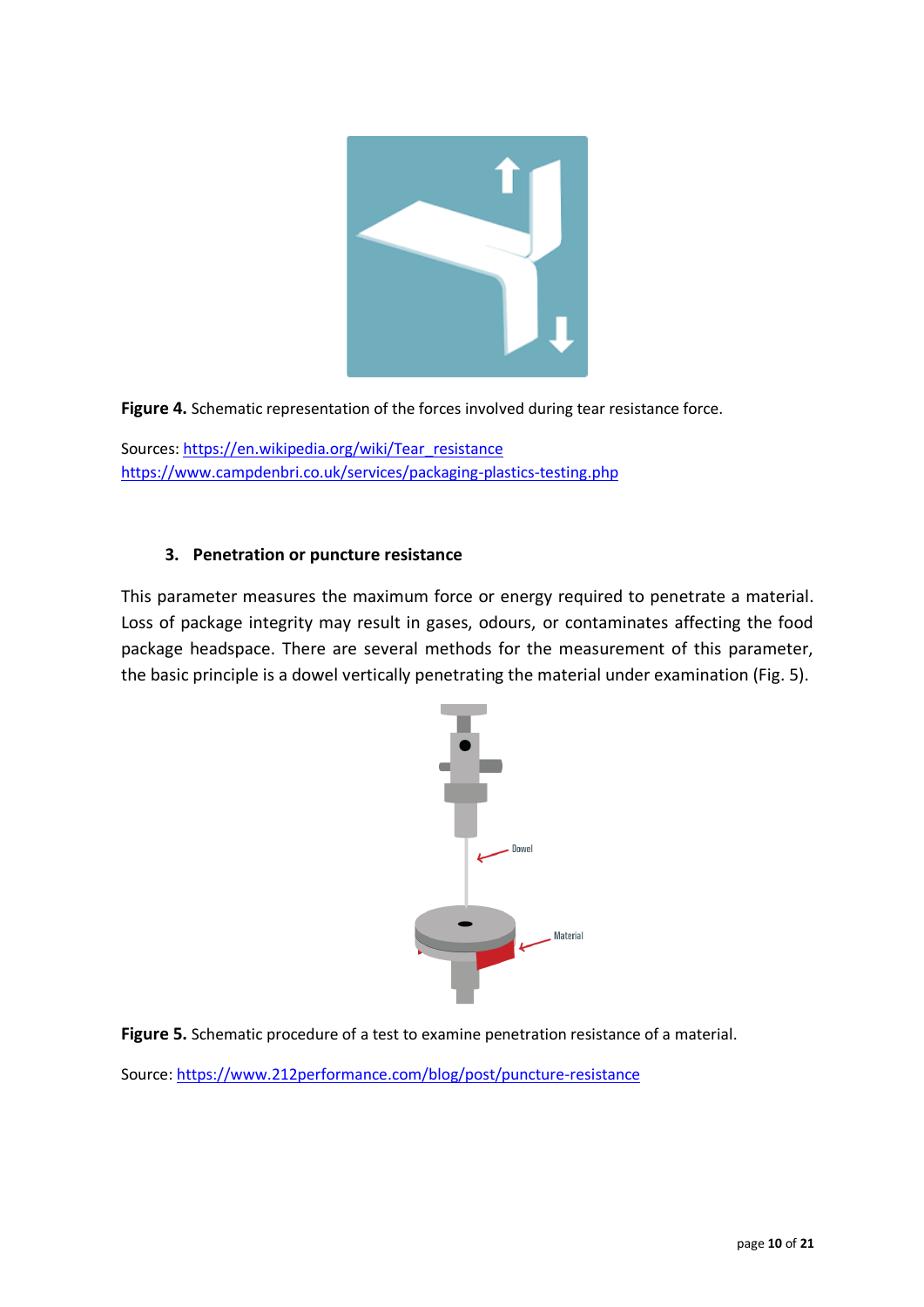## **4. Seal strength**

This parameter shows how secure the seal is of flexible packaging and how well it keeps the packaging enclosed over time.

Seal strength is connected to the pack opening energy and a measure of the consistency of the packaging process. This parameter is a quantitative measure for use in process validation, process control, and capability. Seal strength is not only relevant to opening force and package integrity, but to measuring the packaging processes' ability to produce consistent seals. Seal strength at some minimum level is a necessary package requirement, and at times it is desirable to limit the strength of the seal to facilitate opening.

This test method covers the measurement of the strength of seals in flexible barrier materials.

The test may be conducted on seals between a flexible material and a rigid material.

## **Physical properties**

In contrast to glass or metal packaging materials, packages made with plastic show a different degree of permeability to small molecules like gases, water vapour, and organic vapour as well as to other low molecular weight compounds such as aromas, flavour, and additives present in food. As a consequence of the barrier properties of the material, the transfer of these molecules ranges from high to low and their study is very important (Siracusa 2012).

#### **1. Gas transport properties – Water vapour**

The check of the permeability of a material to water vapor at a selected temperature, pressure, and humidity is important for the different packaging materials and defines the range of their uses. The transmission rate is measured as how much water vapor is transmitted through the packaging film per unit area per unit time.

## **2.** Gas transport properties  $-\mathbf{CO}_2$  and  $\mathbf{O}_2$  permeability

The concept of permeability is normally associated with the quantitative evaluation of the barrier properties of a plastic material. Several factors can influence the barrier properties of a packaging material, like food contact and environmental conditions such as temperature and relative humidity (Siracusa 2012).

#### **3. Barrier to moisture**

Films with suitable moisture barrier properties are required for a great number of applications. Indeed, control of the moisture content and activity of heterogeneous food components or of the elements of a mixture influences the microbiological, physicochemical and organoleptic characteristics of the food.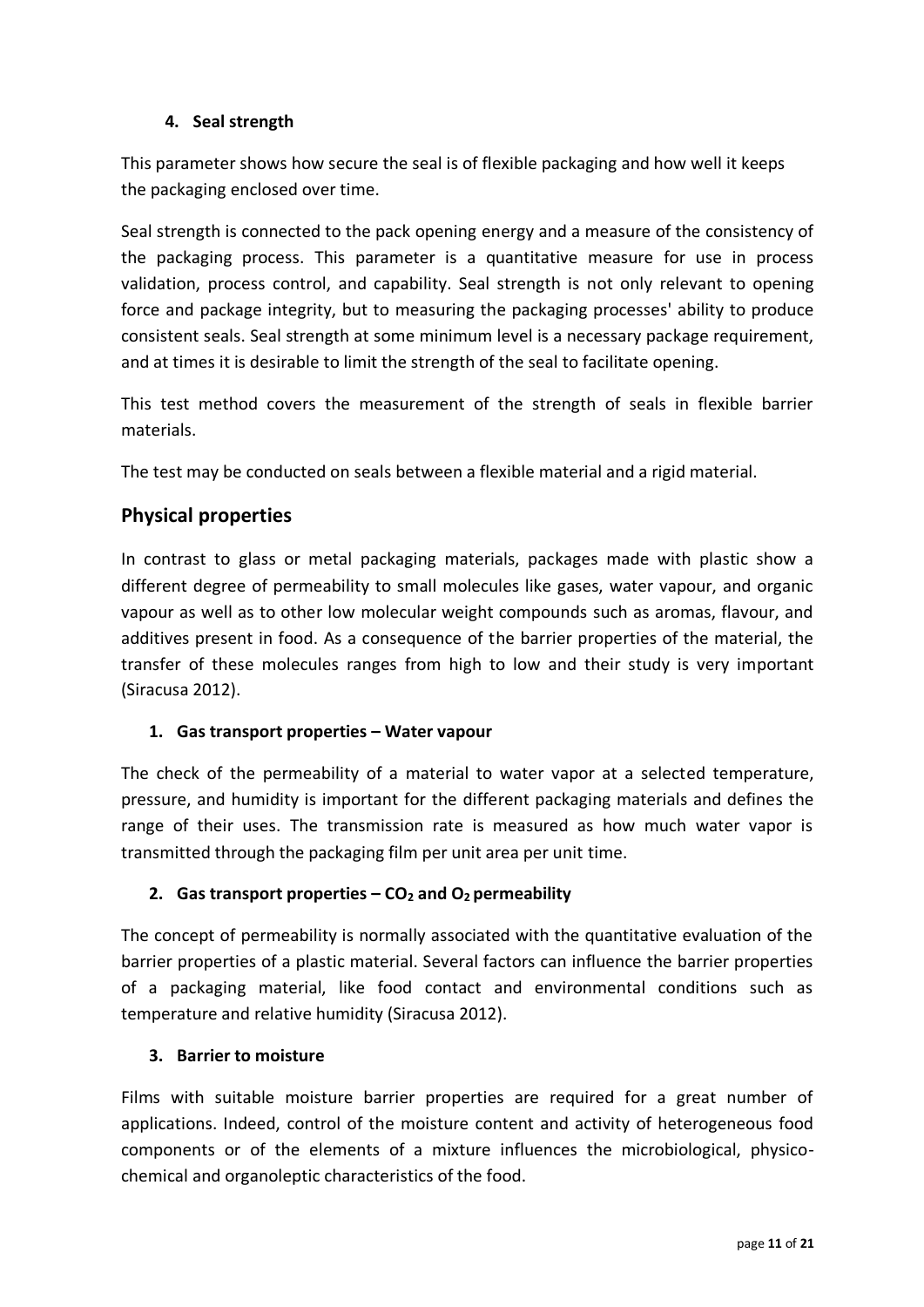## **4. Barrier to air/odour**

Materials with suitable oxygen barrier properties are required to protect oxidizable foods (to reduce rancidity and vitamin loss), but some permeability to oxygen, and especially to CO2, is essential for fresh fruit and vegetable coatings.

## **Chemical properties**

## **1. Migration test**

Food packaging may contain chemical substances which may be toxic when used for the improvement of their barrier properties or the strength of the packaging film. There is a risk of these substances contaminating foods if the toxic substances migrate from the packaging material to the food. Materials, like **paper or plastics**, can be a direct source of migrants. A migration test evaluates the toxicological risks associated with the packaging. Global migration checks how inert the materials are and if it can contaminate the food.

| <b>Film</b>   | <b>Coating</b>      | <b>Barrier to</b> |            | <b>Strength</b> | <b>Clarity</b> | <b>Thickness</b><br>$(\mu m)$ |
|---------------|---------------------|-------------------|------------|-----------------|----------------|-------------------------------|
|               |                     | <b>Moisture</b>   | Air/odours |                 |                |                               |
| Cellulose     | <b>PvDC</b>         | $\ast$            | ***        | $\ast$          | $***$          | $21 - 40$                     |
|               | Aluminium           | ***               | ***        | $\ast$          | ***            | 19-42                         |
|               | Nitro-<br>cellulose | ***               | ***        | $\ast$          | $\blacksquare$ | $21 - 42$                     |
| <b>LDPE</b>   |                     | $**$              | $\ast$     | $**$            | $\ast$         | 25-200                        |
| <b>HDPE</b>   | ۰                   | ***               | **         | ***             | $\ast$         | 350-1000                      |
| Polypropylene |                     | ***               | ***        | ***             | ***            | $20 - 40$                     |
|               | PvDC                | ***               | ***        | ***             | ***            | 18-34                         |
|               | Aluminium           | ***               | ***        | ***             | $\blacksquare$ | $20 - 30$                     |
| Polyester     |                     | $**$              | $**$       | ***             | $***$          | $12 - 23$                     |
|               |                     | ***               | ***        | ***             | ۰              | $20 - 30$                     |

**Table 1.** Properties of selected packaging materials

Source: <https://www.bizongo.com/blog/flexible-packaging-testing-methods>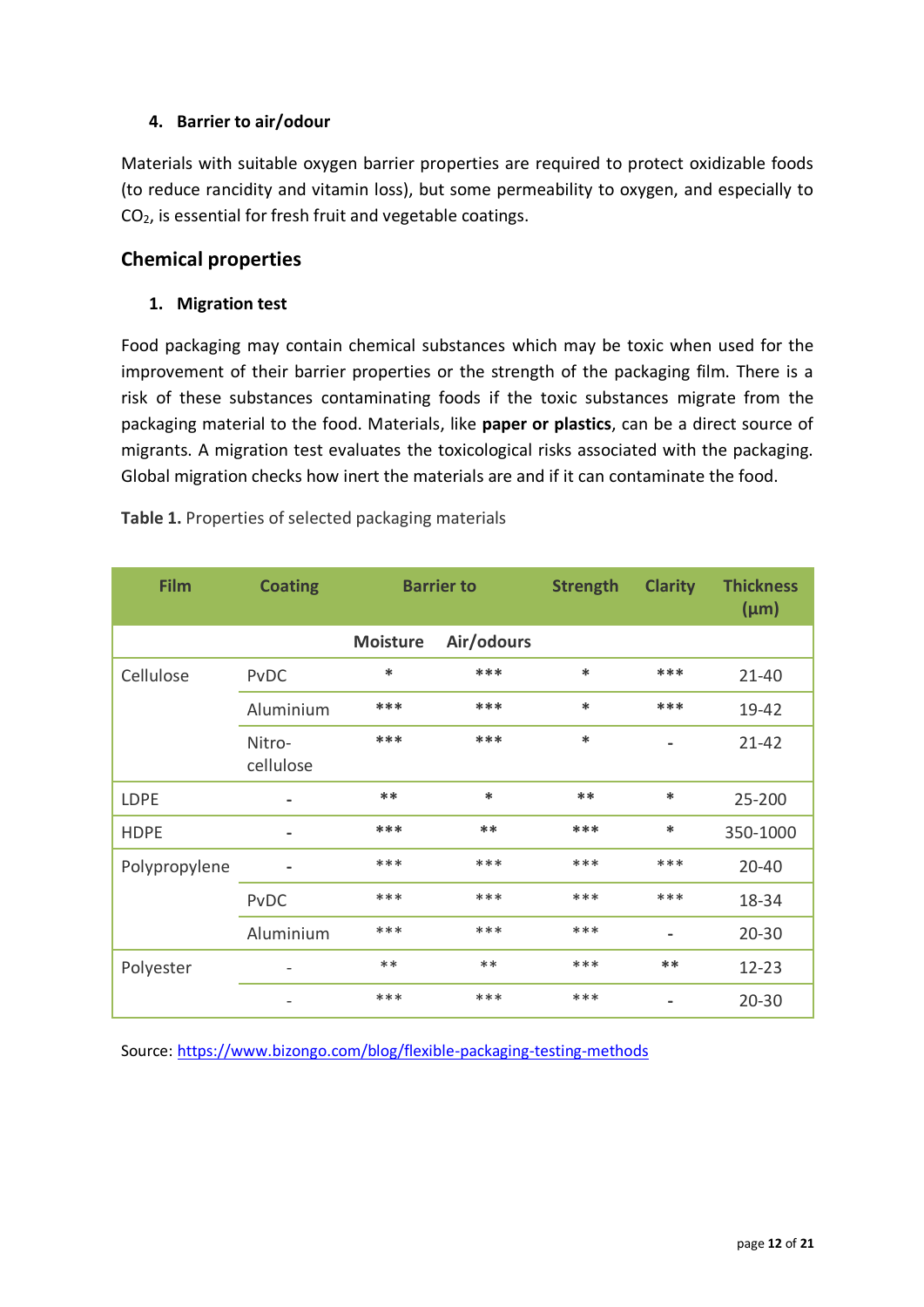## 3. IDENTIFY THE TESTING PROCEDURE (EXAMPLES)

An important part of the quality control for any type of packaging is testing. This provides manufacturers with informationregarding the shelf-life of the product or its strength during shipping. The testing of packaging type and flexibility is an investment that can save a lot of money in the production process.

### **Examples for measuring different characteristics**

#### **Measuring the flexibility of a material**

Another parameter related to the technical characteristics of a material is the flexibility of the material. The skills obtained for the learner is that he/she will be able to test the flexibility of a material.



**Figure 6.** Examples of how to measure the flexibility of a material

**Video:** [https://www.youtube.com/watch?v=Pmyu\\_8jiUZs&list=RDCMUCpRCG3gGtWqieJe-](https://www.youtube.com/watch?v=Pmyu_8jiUZs&list=RDCMUCpRCG3gGtWqieJe-LGmi93w)[LGmi93w](https://www.youtube.com/watch?v=Pmyu_8jiUZs&list=RDCMUCpRCG3gGtWqieJe-LGmi93w)

#### **Measuring thickness**

Another parameter related to the technical characteristics of a material is thickness. The skills obtained for the learner is that he/she can test the thickness of a material and use Vernier Callipers to estimate the thickness of a material.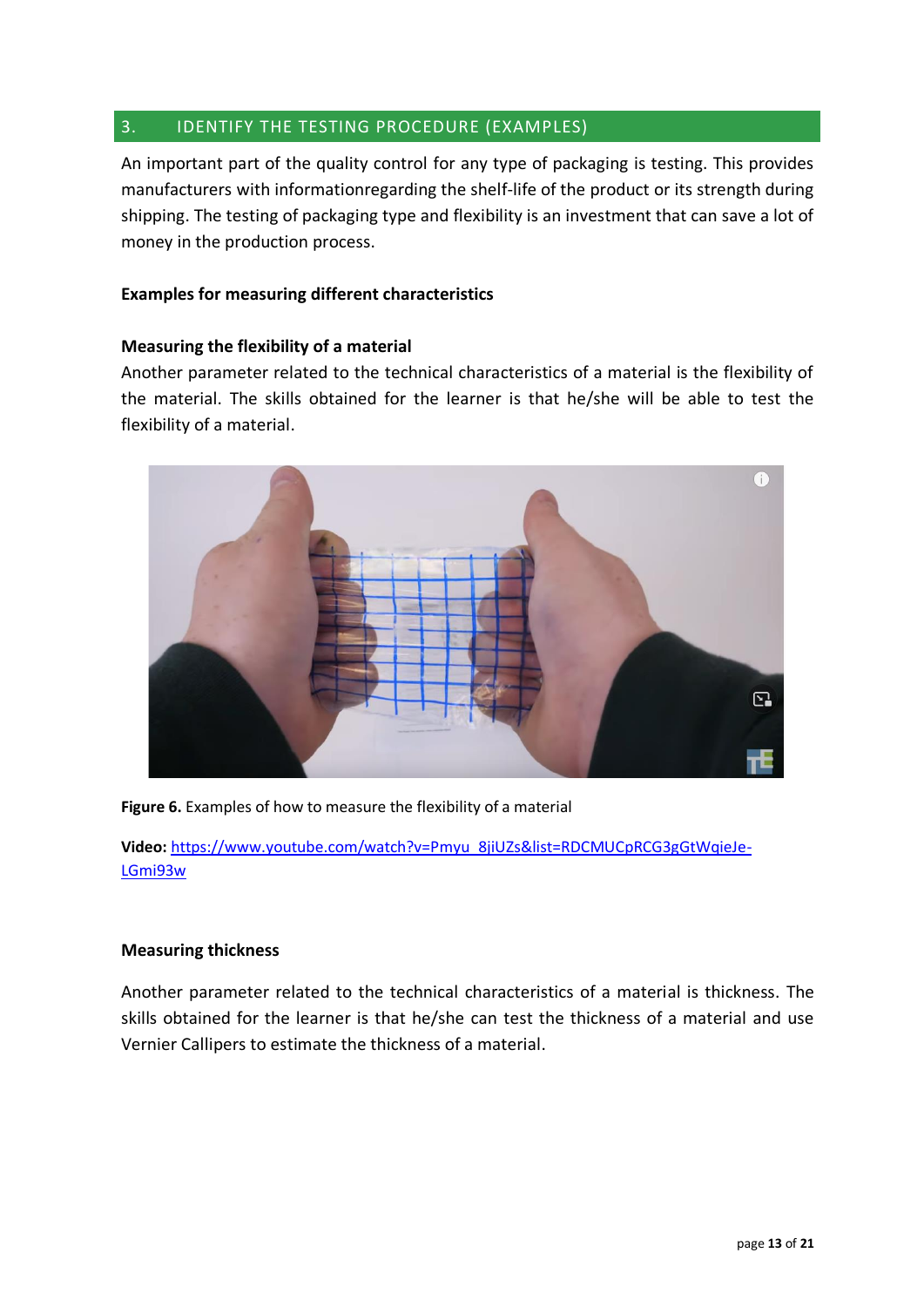

**Figure 7.** Examples of how to measure the thickness of a material using Vernier Callipers

**Related videos:** [https://www.youtube.com/watch?v=vkPlzmalvN4;](https://www.youtube.com/watch?v=vkPlzmalvN4) <https://www.youtube.com/watch?v=MOivxqXYCZk>

**Figure 8** shows an example from equipment available in the industry to measure the thickness of a plastic film using innovative techniques with high accuracy, since the aim is to define the thickness of a very thin plastic film.



**Figure 8.** Examples of how to measure the thickness of a material using advanced equipment (example taken: SolveTech Inc. SolveTech Precision Profiler Model PR2000B - Plastic Film Thickness Gauge)

**Related video:** <https://www.gauging.com/customer-resources/how-to-measure-plastic-film/>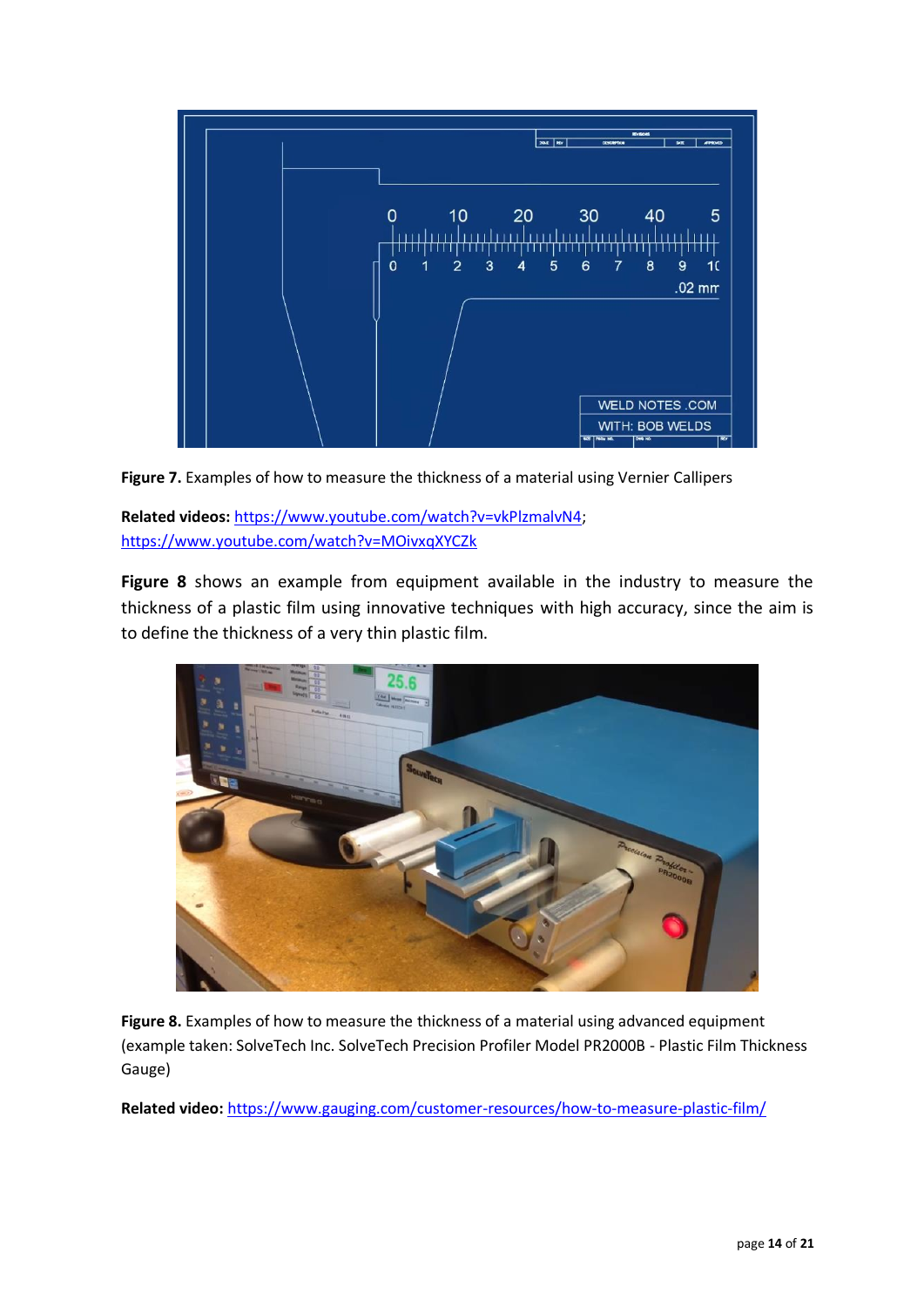At this point, the use of **Augmented Reality (AR) technology and applications** could contribute to the better education of the learner concerning the methods of testing the characteristics of bio-packaging materials.

The use of AR technology as an educational tool is described in the "How Questions" section of the *Pedagogical Guidelines.*

For more information please visit:

[https://navigator.biocompetences.eu/wp](https://navigator.biocompetences.eu/wp-content/uploads/2021/11/How-Guide-BioComp-v2.pdf)[content/uploads/2021/11/How-Guide-BioComp-v2.pdf](https://navigator.biocompetences.eu/wp-content/uploads/2021/11/How-Guide-BioComp-v2.pdf)



According to the recorded values of the examined characteristics, the materials are classified for their properties and the definition of their possible uses in the food industry. The main properties are connected to the behaviour of the material under high temperature, gas barrier, UV resistance, elasticity or flexibility, and water permeability.

**Table 2.** Some properties of natural polymers that can be used in bio-packaging materials (adapted from Karan et al 2019)

| <b>Natural monomer &amp;</b> | <b>Polymer</b>                  | <b>Properties</b>    |            | <b>Possible</b>                         |  |
|------------------------------|---------------------------------|----------------------|------------|-----------------------------------------|--|
| polymer                      | processing                      |                      |            | <b>Uses connected with Food</b>         |  |
| <b>Starch</b>                | <b>Starch-based</b>             | <b>Thermoplastic</b> | Yes        |                                         |  |
|                              | polymers                        | <b>Gas barrier</b>   | Yes        |                                         |  |
|                              |                                 | <b>UV resistant</b>  | <b>No</b>  | Packaging                               |  |
|                              |                                 | <b>Biocompatible</b> | Yes        | Food trays                              |  |
|                              |                                 | <b>Thermostable</b>  | <b>No</b>  | <b>Trash bags</b><br><b>Flower pots</b> |  |
|                              |                                 | <b>Elastic</b>       | Yes        |                                         |  |
|                              |                                 | <b>Rigid</b>         | Yes        |                                         |  |
|                              |                                 | <b>Hydrophobic</b>   | No         |                                         |  |
| Polyhydroxyalkanoates        | PHA, PHB,                       | <b>Thermoplastic</b> | Yes        |                                         |  |
|                              | <b>PHV</b>                      | <b>Gas barrier</b>   | Yes        |                                         |  |
|                              |                                 | <b>UV resistant</b>  | Yes        |                                         |  |
|                              |                                 | <b>Biocompatible</b> | Yes        |                                         |  |
|                              |                                 | <b>Thermostable</b>  | <b>No</b>  | Packaging<br><b>Adhesives</b>           |  |
|                              |                                 | <b>Elastic</b>       | Yes        |                                         |  |
|                              |                                 | <b>Rigid</b>         | <b>Yes</b> |                                         |  |
|                              |                                 | <b>Hydrophobic</b>   | Yes        |                                         |  |
| <b>Lactic acid</b>           | <b>Polylactic acid</b><br>(PLA) | <b>Thermoplastic</b> | Yes        |                                         |  |
|                              |                                 | <b>Gas barrier</b>   | Yes        |                                         |  |
|                              |                                 | <b>UV resistant</b>  | Yes        |                                         |  |
|                              |                                 | <b>Biocompatible</b> | Yes        | Packaging<br><b>Films</b>               |  |
|                              |                                 | <b>Thermostable</b>  | <b>No</b>  |                                         |  |
|                              |                                 | <b>Elastic</b>       | Yes        |                                         |  |
|                              |                                 | <b>Rigid</b>         | Yes        |                                         |  |
|                              |                                 | <b>Hydrophobic</b>   | Yes        |                                         |  |
| <b>Cellulose</b>             | Cellulose-                      | <b>Thermoplastic</b> | <b>No</b>  |                                         |  |
|                              | based<br>polymers               | <b>Gas barrier</b>   | No         |                                         |  |
|                              |                                 | <b>UV resistant</b>  | <b>No</b>  |                                         |  |
|                              |                                 | <b>Biocompatible</b> | Yes        | <b>Coatings</b>                         |  |
|                              |                                 | <b>Thermostable</b>  | Yes        |                                         |  |
|                              |                                 | <b>Elastic</b>       | No         |                                         |  |
|                              |                                 | <b>Rigid</b>         | Yes        |                                         |  |
|                              |                                 | <b>Hydrophobic</b>   | <b>No</b>  |                                         |  |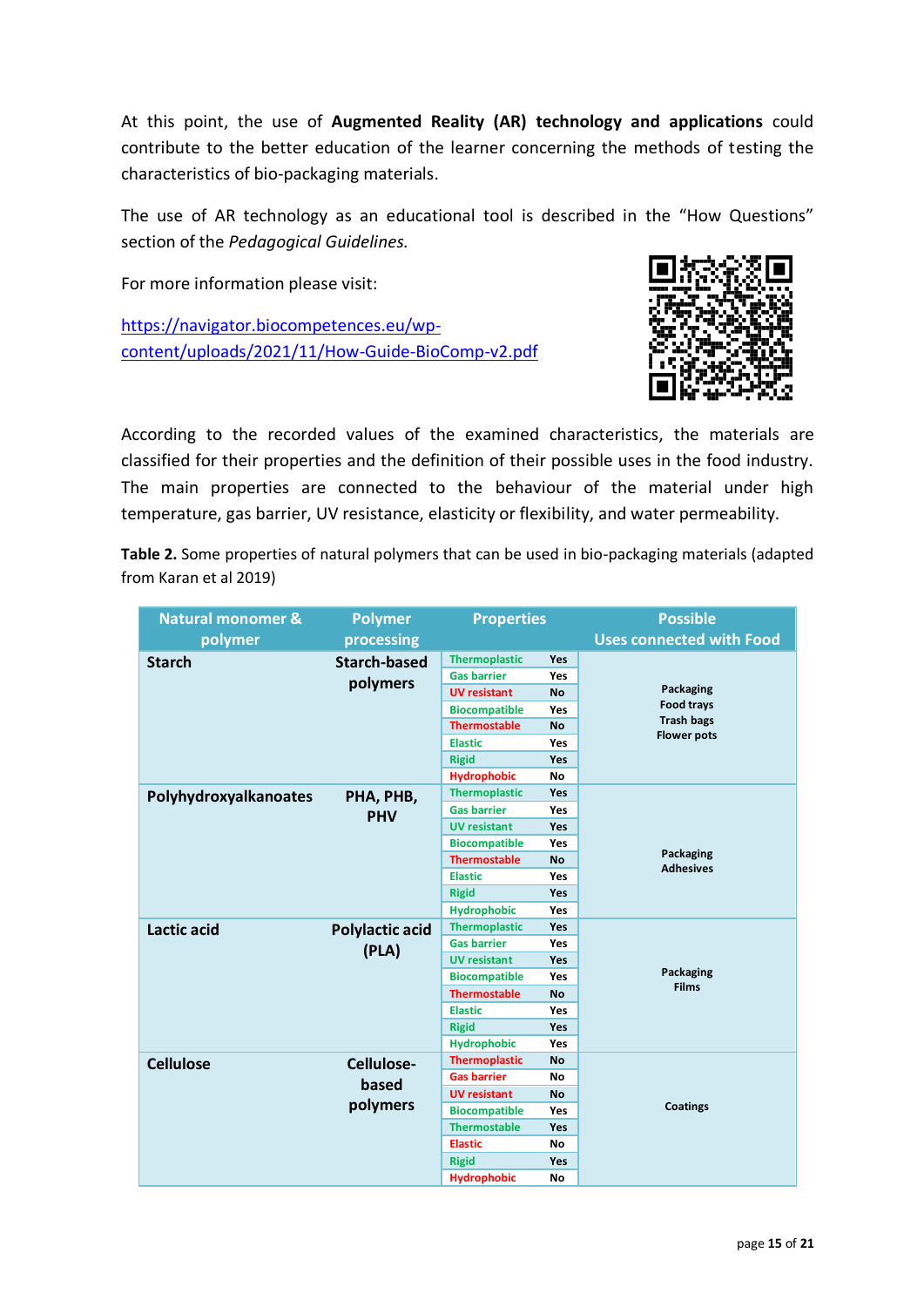**The main advantages of biodegradable packaging regarding the properties of the material**

#### **Regarding the properties of the materials:**

- 1. Excellent protective qualities
- 2. Strength and tightness that help protect food from drying out, mould, microbial contamination, etc
- 3. Compactness does not take up much space during transportation and storage

#### **Regarding environmental friendliness**

- 4. Environmental friendliness does not harm during production, during operation, or during disposal
- 5. Bioplastics from starch, cellulose, wood and sugar show great potential for reducing CO<sup>2</sup> emissions during production, consumption, and disposal
- 6. Bio-based packaging can reduce waste
- 7. Renewability of raw materials
- 8. Perception as "material of the future"
- 9. High abundance of cellulose resources

#### **New concepts**

- 1. Financial advantage makes biodegradable polymer materials more competitive than non-degradable plastics
- 2. The advantage of edible cups produced in an environmentally friendly way is that their main ingredient is oats, which makes them a suitable part of a healthy and balanced diet

**Example from industry:** Taking into account as an example to test the hydrophobic properties of a cup: Once filled with a liquid or water, the cup can hold liquid with no leakage for up to 12 hours, and its crispness is maintained for 40 minutes. It only takes a few weeks for the glass to decompose if not consumed after a drink is swallowed. The bottom of the cup is wrapped with outer cardboard tape, which provides space for placing and gripping it. The cardboard wrapper can be used for advertising purposes by companies that order cups for corporate usage.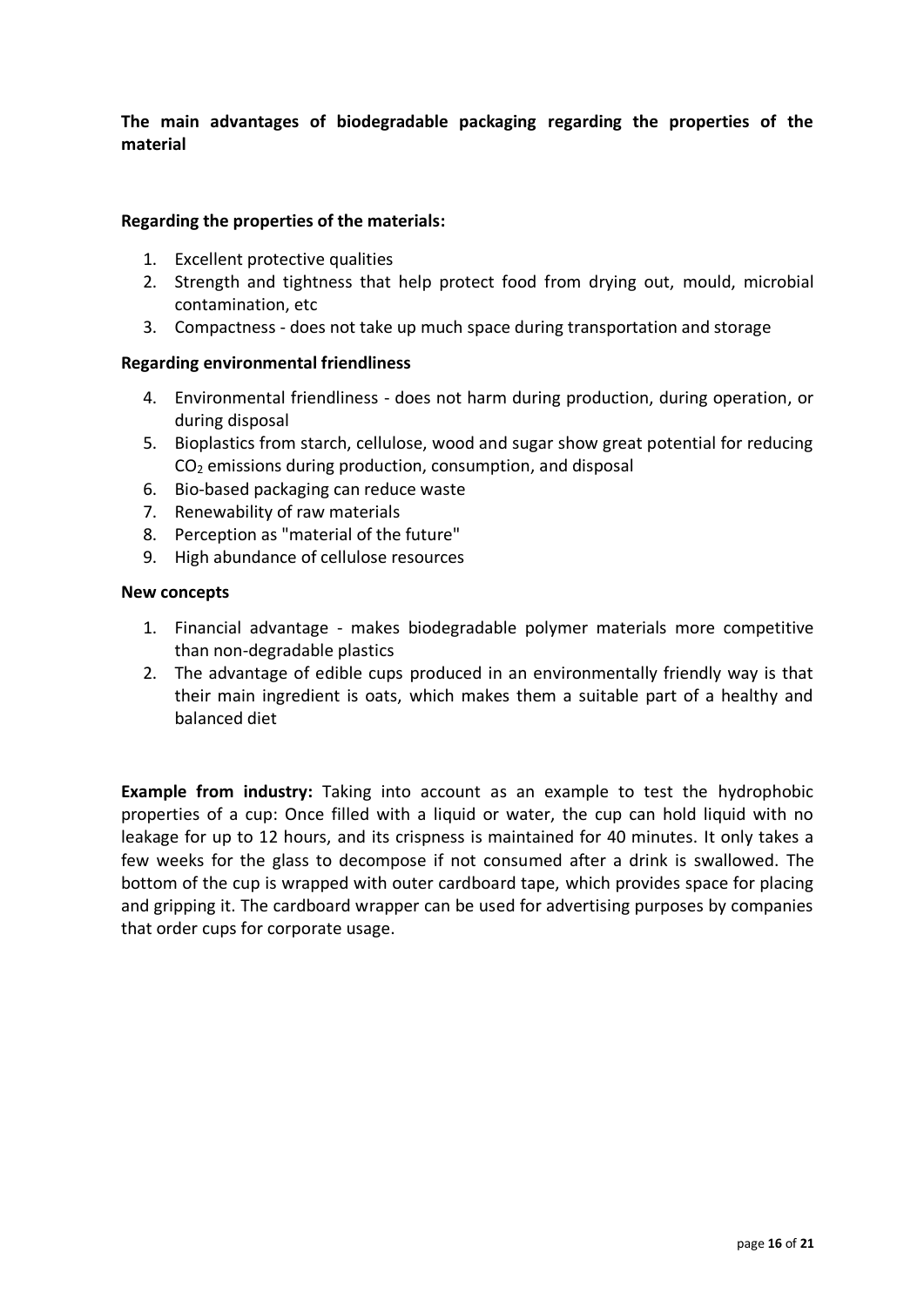## 4. LABELLING

#### **Certification and labelling of the materials**

Packaging products often have a similar appearance and it is very difficult to clearly distinguish between conventional plastic products and bioplastics.

Following is some information regarding labelling categories and the related legislation for biodegradable materials or the CEN that they should follow.

Certification of products is a process that links the bio-packaging material with its properties and facilitates the consumer to identify and verify the claimed identities. In the case of biobased materials, the compostability or the content of renewable resources are characteristics connected with these bio-packaging materials.

Certification connects harmonised standards and independent third-party labels such as the compostability label 'Seedling' logo.

#### **Example of compostability (EN 13432):**

Certification ensures that the product can be industrially composted and that not only the plastic but also all other components of the product are compostable, e.g., colours, labels, glues, and – in the case of packaging products – residues of the content.

Testing for certification according to EN 13432 / EN 14995 encompasses:

- Chemical test: Disclosure of all constituents, threshold values for heavy metals are to be adhered to.
- Biodegradability in controlled composting conditions (oxygen consumption and production of CO2): Proof must be made that at least 90 percent of the organic material is converted into CO2 within 6 months.
- Disintegration: After 3 months' composting and subsequent sifting through a 2 mm sieve, no more than 10 percent residue may remain, as compared to the original mass.
- Ecotoxicity test: Examination of the effect of resultant compost on plant growth (agronomic test).

All tests, not merely individual sections, must be passed for the same material and the tests must be conducted by approved testing laboratories.

The association representing the interests of the thriving bioplastics industry in Europe is *European Bioplastics,* which recommends that commercial users or retailers should ask distributors about their product certification and demand the certification number. Certification guarantees high product safety and also allows a product to wear a certain label, which can help to make product information more transparent for the endconsumer. (Source: [https://www.european-bioplastics.org/bioplastics/standards/labels/\)](https://www.european-bioplastics.org/bioplastics/standards/labels/)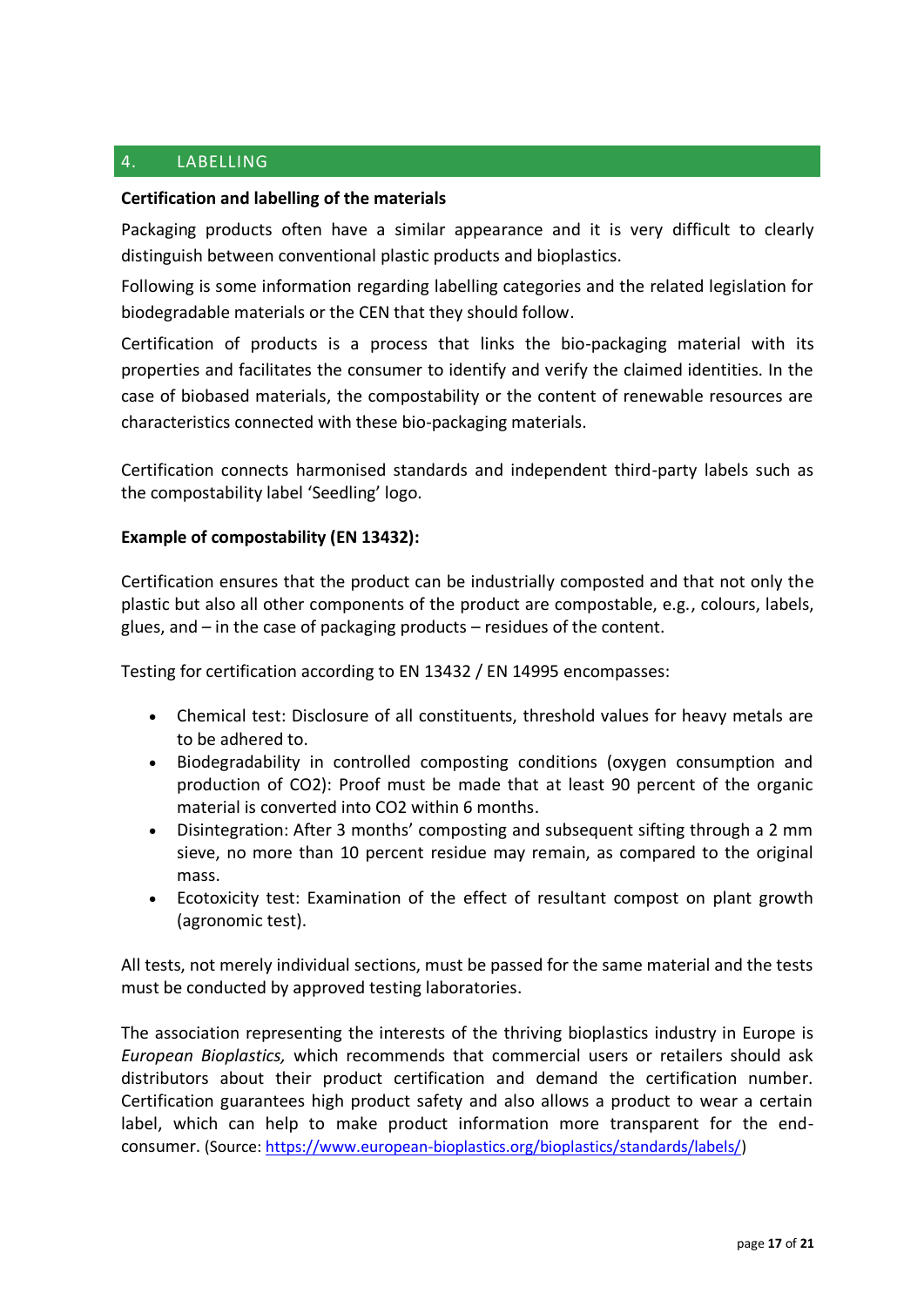## **Compostable materials**

A label to verify the compostability of a material is "The Seedling Logo" (Figure 9). The logo and the certificate number printed on the product assists in the decision on purchasing and disposing of a product (packaging). The certification process is offered by Belgian certifier TÜV Austria Belgium and German certifier DIN CERTCO.

**Biodegradable and compostable products should be certified according to EN 13432 / 14995 standards.** Independent third-party certification ensures conformity of the product with the referenced standards and certification stipulations. The Seedling label is an established and accepted identifier in Belgium, Switzerland, Germany, The Netherlands, Poland, the United Kingdom, and beyond.



**Figure 9.** The seedling logo is a registered trademark and it means that the bio-packaging material is compostable.

#### **Biobased label**

There is currently no obligation for producers to disclose the exact amount of biobased materials in their products. Producers can, of course, provide this information to consumers on a voluntary basis, thereby substantiating their marketing claims and allowing for an informed purchase decision for environmentally conscious consumers.

Source:<https://www.european-bioplastics.org/bioplastics/standards/certification/>

Two organisations in Europe provide certifications and corresponding labels based on this standard:



**Figure 10.** Organizations involved in the certification and Labels showing the biodegradable or biobased material.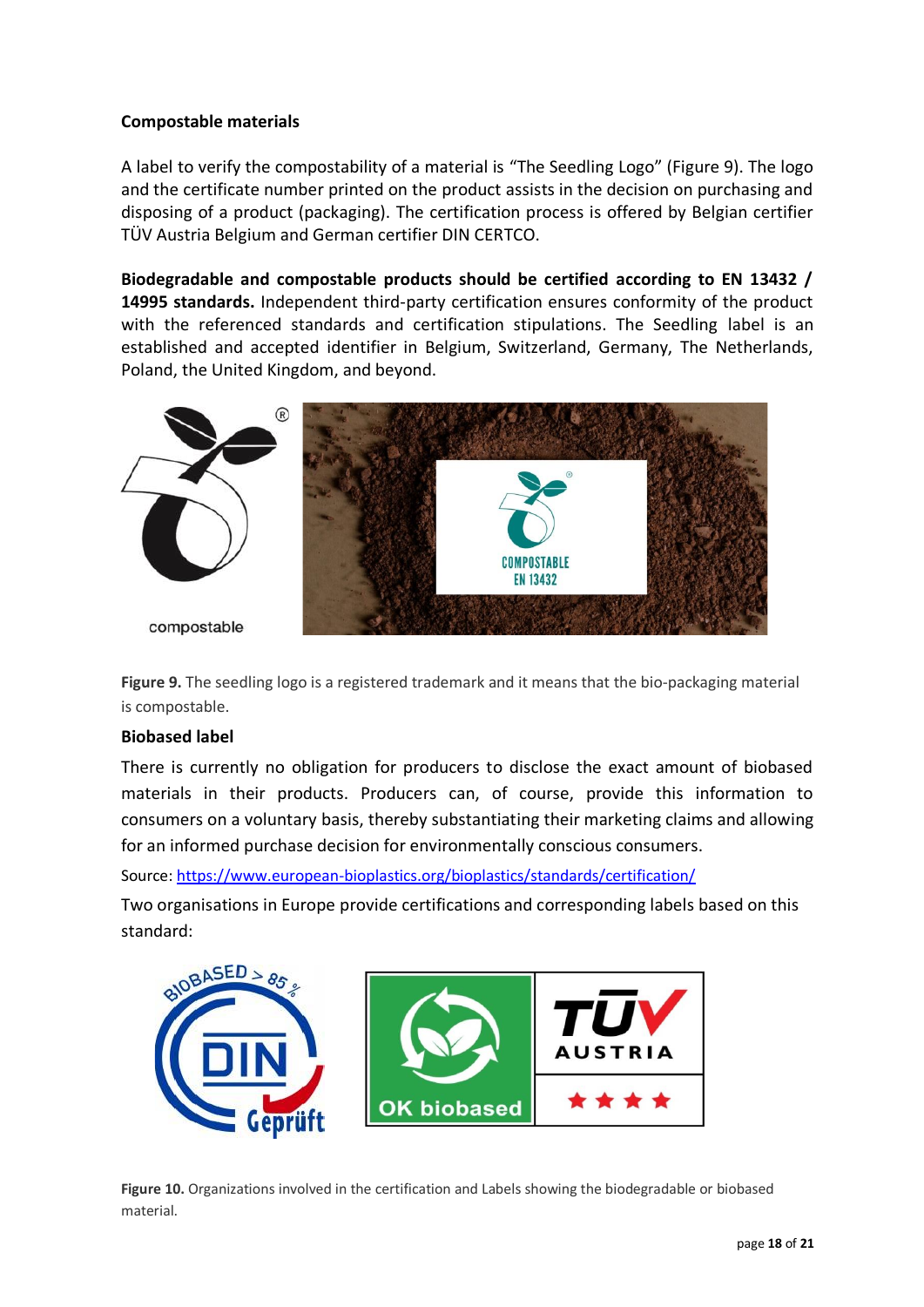## 5. QUIZ

## **1) A recent development regarding the regulations of the European Food Safety Authority (EFSA) for the use of biobased materials that are biodegradable is:**

*a. EFSA recognized the use of a new biodegradable substance*

*b. EFSA declined the use of FCM substance*

*c. EFSA revised the basic legislation for plastic materials and articles to come into contact with food*

*correct answer a)*

#### **2) Please select the key mechanical characteristics of a packaging material**

*a. Thickness b. Migration test c. Penetration resistance d. Acidity correct answer a) and c)*

## **3) The following parameter measures the maximum force is required to penetrate a material**

- *a. Penetration resistance*
- *b. Seal strength*
- *c. Weight*
- *d. Moisture barrier*

*correct answer a)*

#### **4) A material with low moisture barrier properties is suitable for packaging.**

*a. True b. False correct answer a)*

#### **5) This label means that:**



*a. The material is a complex chemical substance*

*b. The material under specific conditions it decomposes to water, CO2 and Biomass*

*c. The material is suitable for growing seeds*

*correct answer b)*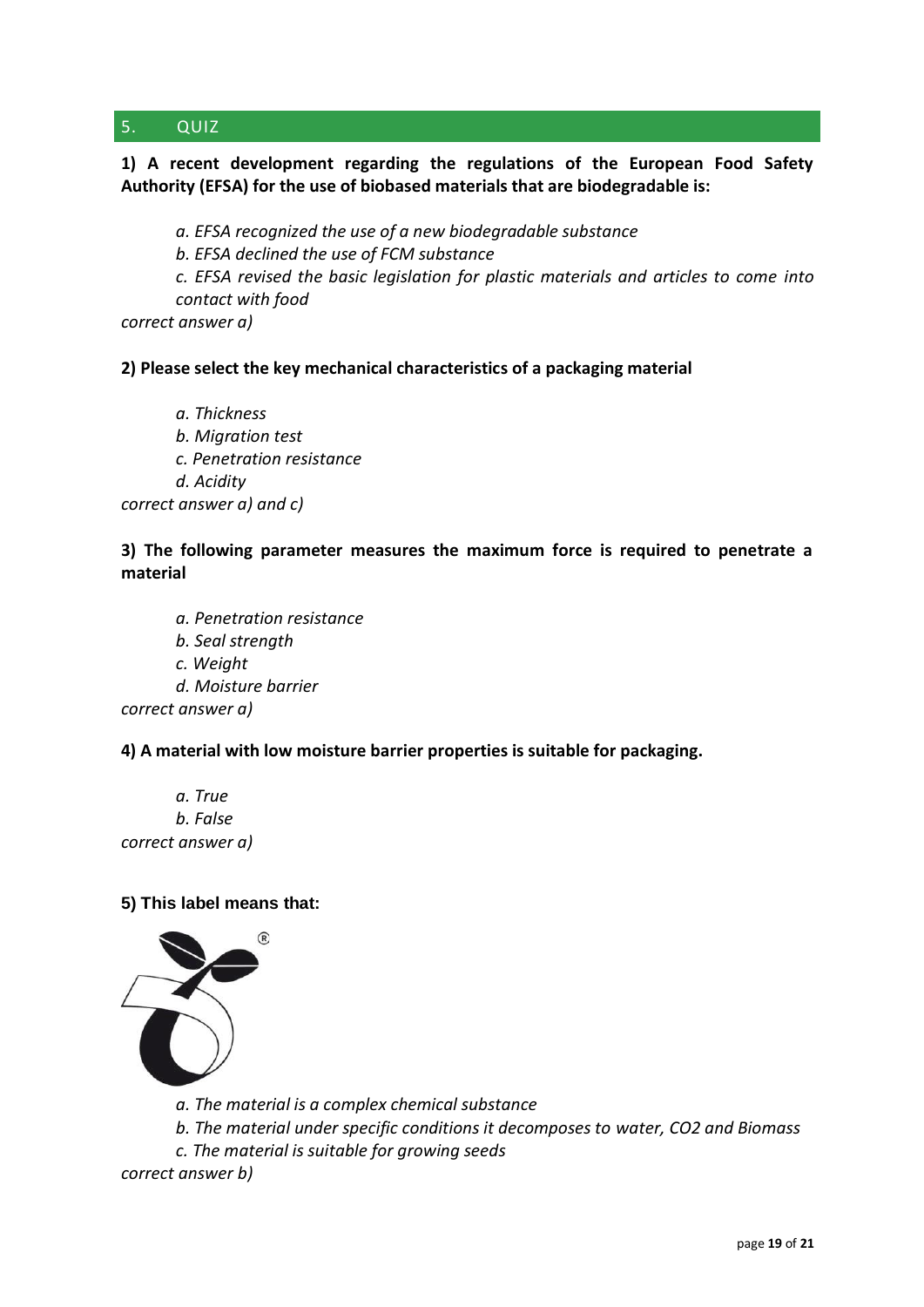**6) A material with high barrier to moisture could be characterized as:**

*a. Hydrophobic b. Rigid c. Elastic d. Biocompatible correct answer a)*